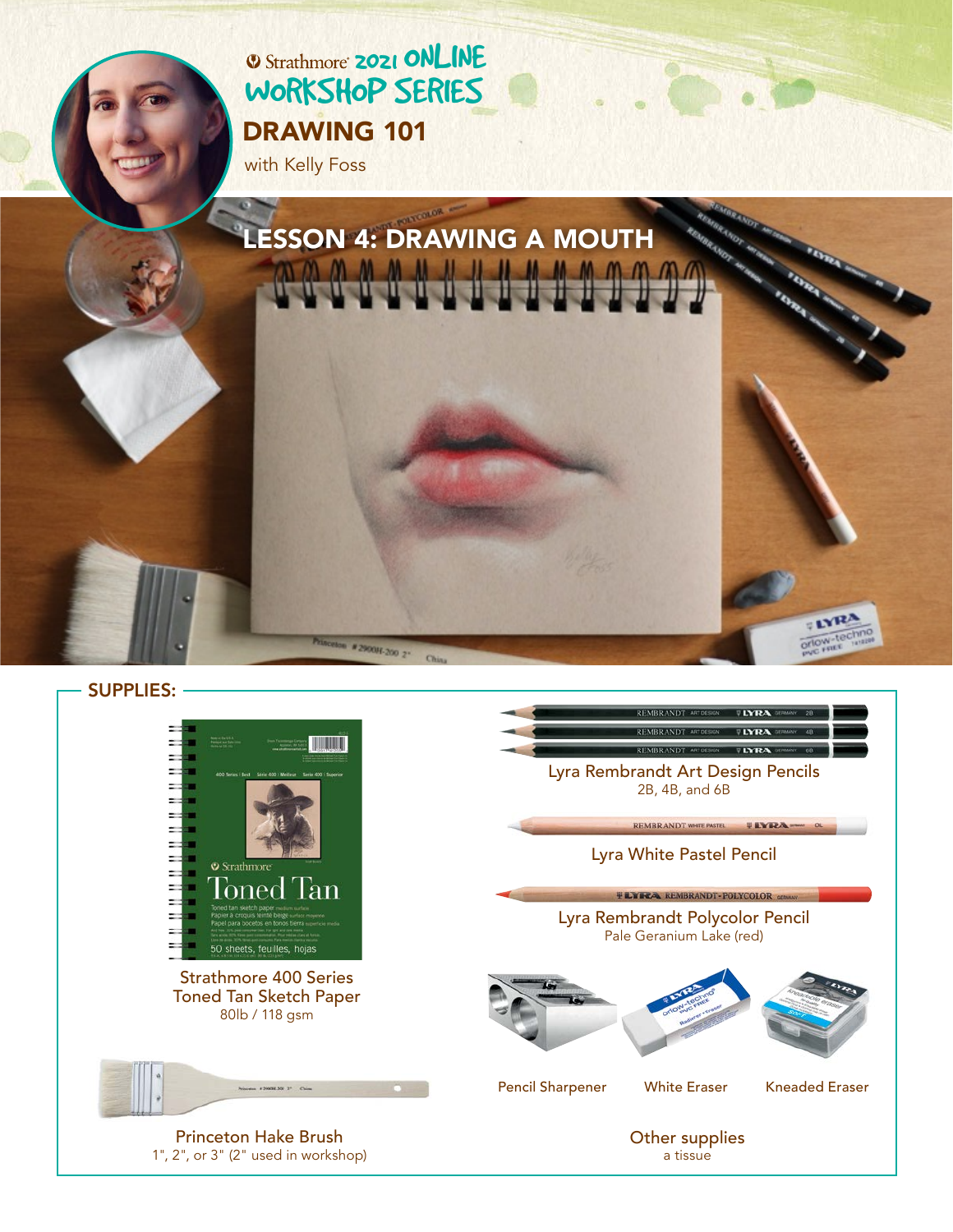

Reference Photo

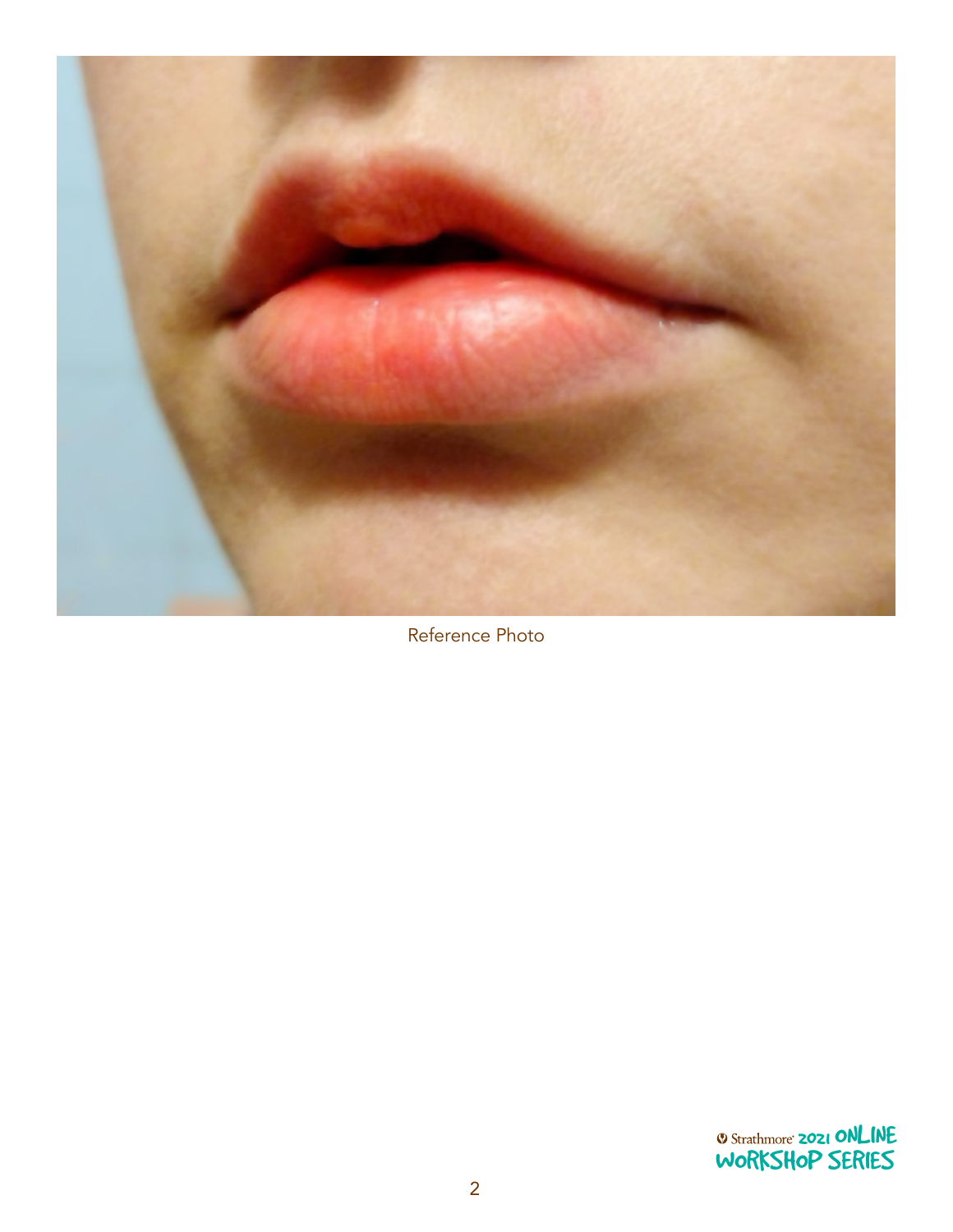

STEP 1: "Block-in" subject, looking for tilts, shapes, and masses.



### STEP 2:

Using the tissue, "mass in" shadows. Correct lines and tilts. Add the darkest moments (corners of mouth and parting of lips). Correct tilts and lines. Add the darkest moments (the middle/inside and sides of mouth).



## STEP 3:

Using the white eraser, clean up light facing places. Dabbing with the kneaded eraser, lighten any outside outline of the lips. WORKSHOP SERIES<br>WORKSHOP

> **2021 ONLINE** [WORKSHOP SERIES](https://www.strathmoreartiststudio.com/)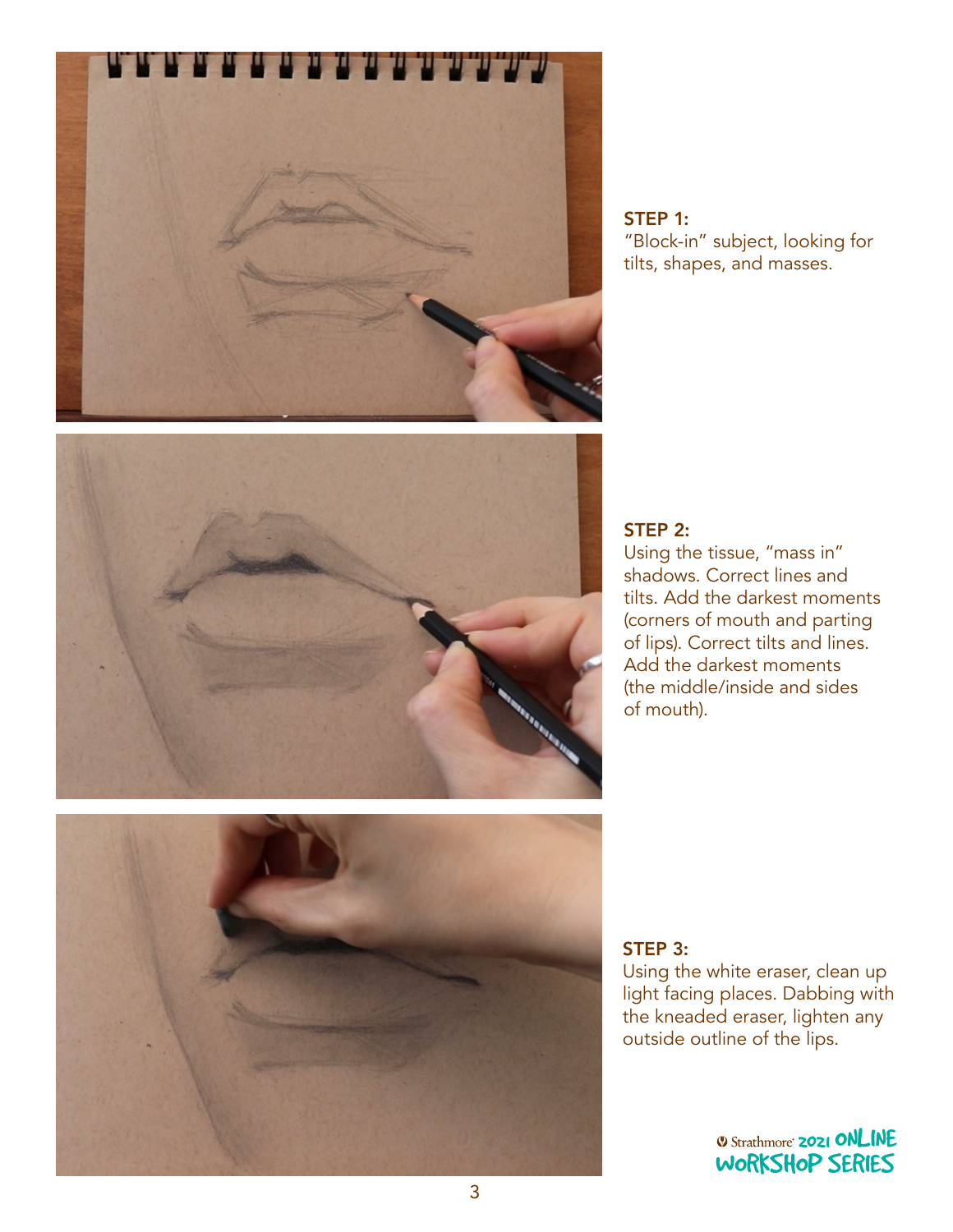

#### STEP 4:

Do a red "wash" on both the top and bottom lip. "Smudge" it into the paper delicately with tissue and build the red more deeply.



## STEP 5:

"Roll the form" using the red as well as the graphite, to achieve form and subtleness. Heavily draw the red over the blackness of the open mouth. Lightly add red to the flesh areas to bring the skin to life.



## STEP 6:

Add lightest lights by using the white pastel pencil. Remember, less is more. Be selective and intentional in adding white. It<br>will make far a stranger piece will make for a stronger piece.<br>'

> **2021 ONLINE** [WORKSHOP SERIES](https://www.strathmoreartiststudio.com/)